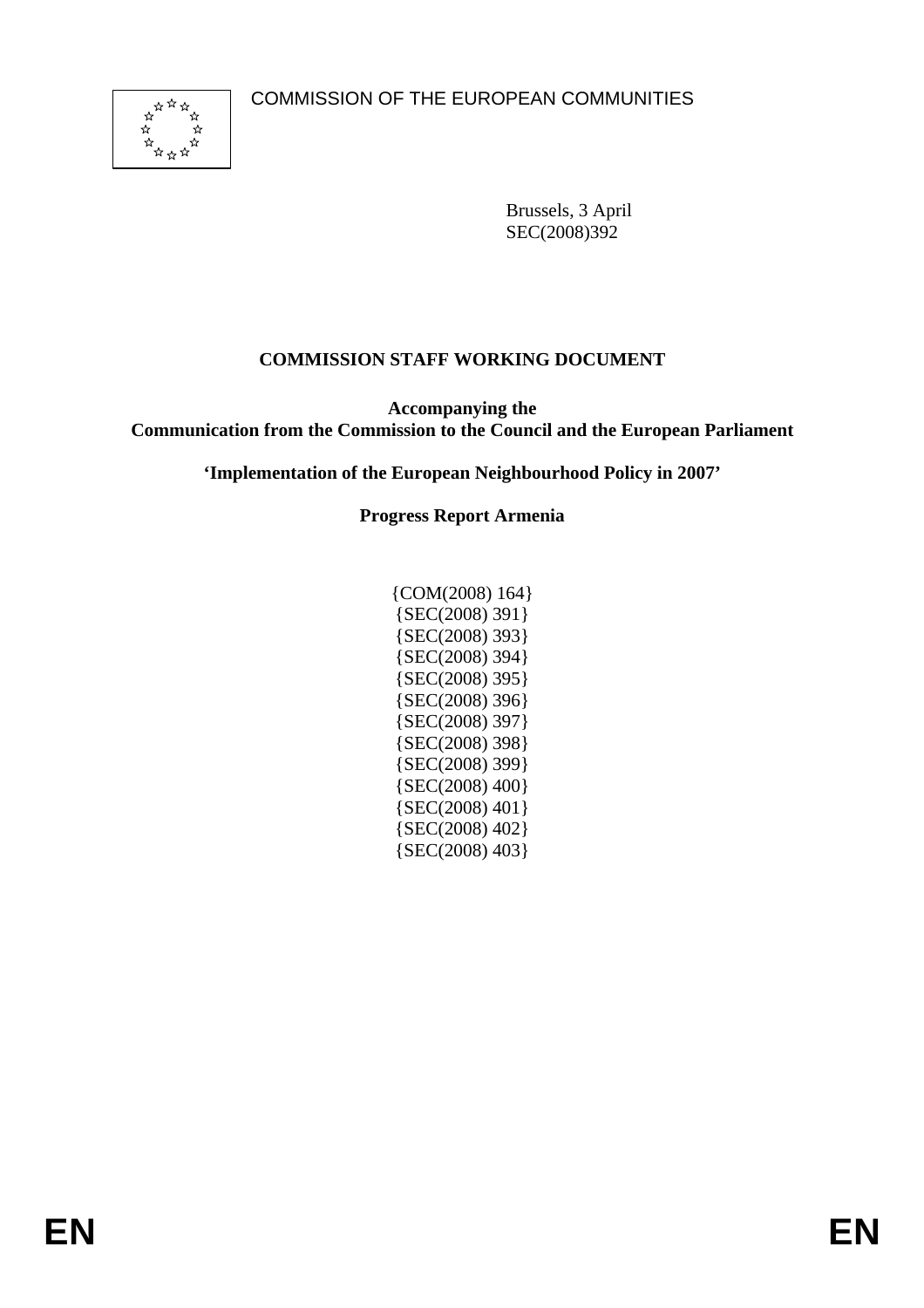# **1. BACKGROUND AND OVERALL ASSESSMENT**

Armenia and the EU first established contractual relations in 1996 through a Partnership and Cooperation Agreement which entered into force in 1999. On this basis, the EU-Armenia ENP Action Plan was adopted in November 2006 for a period of five years. Since then, its implementation has been guided and monitored on the basis of a first annual implementation tool, which sets out comprehensive sets of priorities and timelines for 2007, based on the priorities agreed jointly by the EU and Armenia. An overall evaluation was carried out by the end of 2007. In addition institutional cooperation through the EU–Armenia Cooperation Council, the EU–Armenia Cooperation Committee and the EU-Armenia sub-committee on trade and related legal issues enabled both sides to move forward and follow the implementation of the ENP Action Plan closely.

This document reports on overall progress made on the implementation of the EU-Armenia ENP Action Plan between November 2006 and 31 December 2007, although developments outside this period are also considered when deemed relevant. It is not a general review of the political and economic situation in Armenia.

Armenia made progress in several important areas in the implementation of the ENP Action Plan, despite delays caused by parliamentary elections in May 2007 and internal coordination problems between different Armenian ministries. Good progress was achieved in particular in the areas of judiciary reform, the administration of elections and the Ombudsperson Institution. Of key importance for 2008 will be proper implementation of recently adopted legislation. The conduct of the February 2008 presidential elections raised concerns, in particular the state of emergency that was introduced in their aftermath. The events have shown the necessity for further improvement in the field of human rights despite the progress achieved in 2007. The issue of corruption still needs to be addressed. Progress was achieved regarding human rights but there is room for further improvement. Armenia has widely aligned with CFSP declarations and is generally very active in cooperating on CFSP-related issues.

Armenia maintained a sound macroeconomic framework in 2007, in co-operation with the International Financial Institutions, against challenges posed by a significant deficit of the trade balance. The economy continued to show strong growth in 2007, expanding at a doubledigit rate for the sixth consecutive year. Strong revenue performance and under-execution of capital expenditures resulted in a lower-than-programmed budget deficit. Armenia has further improved its business climate, although the improvement comes at much slower pace compared to earlier years. More efforts are needed on improving customs administration. Despite further progress made in 2007 in reducing poverty, efforts in this area and in the area of social protection will have to continue.

# **2. POLITICAL DIALOGUE AND REFORM**

# *Democracy and the rule of law*

*Objectives in this area include: strengthening the stability and effectiveness of institutions guaranteeing democracy and the rule of law through: strengthening democratic institutions, reform of the judiciary, civil service reform and fight against corruption.*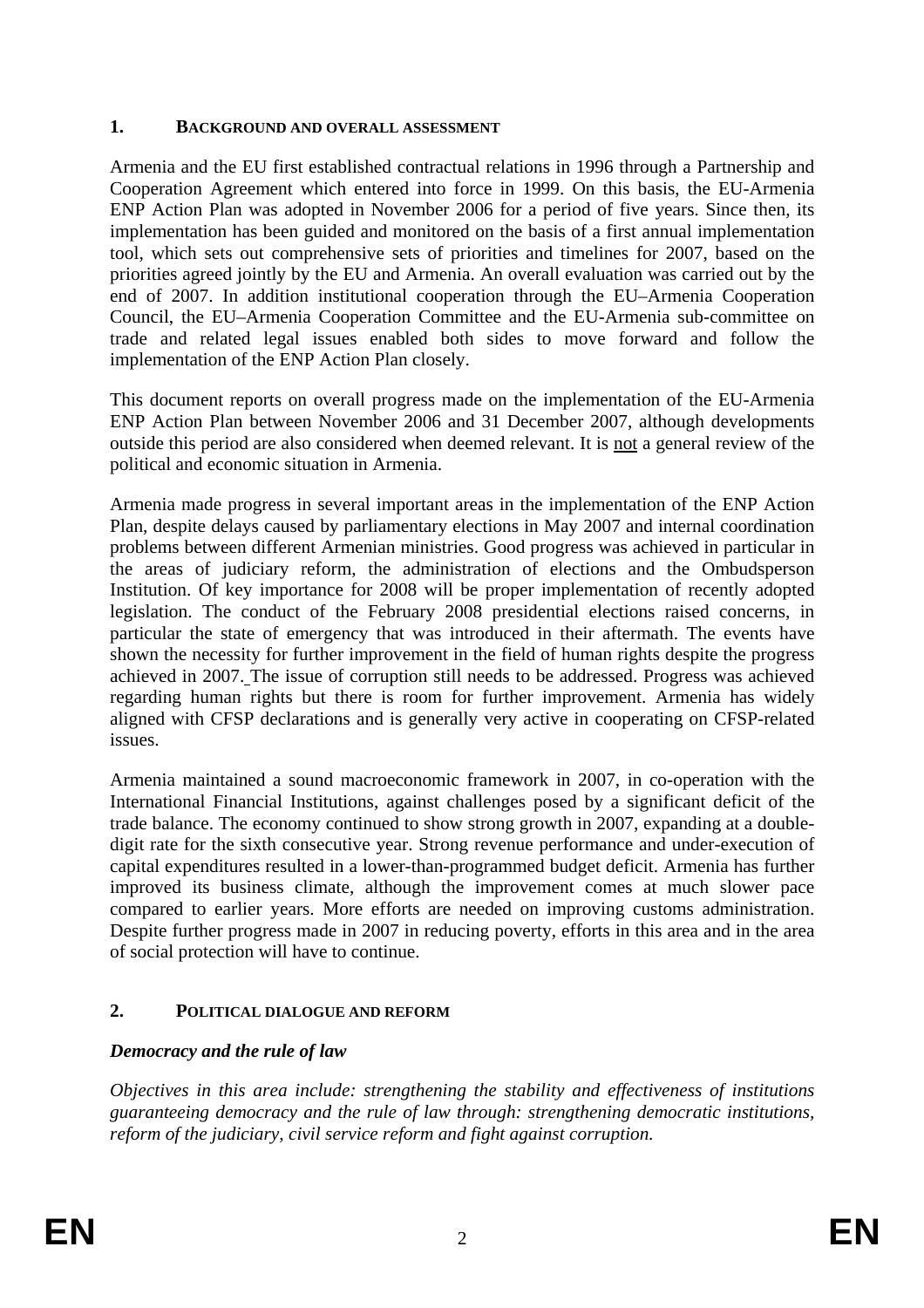After some initial delays, the implementation of a **package of legislative reforms** related to the 2005 Constitutional reform was undertaken in 2007. It was to be completed two years after the adoption of the new Constitution in November 2005. Reforms led to improvement of the legislative framework regarding inter alia the separation of powers (including increased powers for the National Assembly and improved local self government), the independence of the judiciary, the Human Rights Defender (HRD) and freedom of the media. The new legislation will need to be effectively implemented and further legislative amendments are needed to comply with the requirements of the new constitution.

Initial steps towards strengthening **local self-government** were made in 2007. A draft law on the City of Yerevan providing for indirect elections of the city's Mayor was approved early December 2007 by the National Assembly in a first reading. A second reading will take place during spring 2008. According to the Council of Europe (CoE) some provisions in the law are not fully in compliance with the principles of the European Charter on Local Self-governance. Additional amendments to the law on self government, the law on budgetary systems, and the law on administrative-territorial division will be made once the new law on the City of Yerevan is adopted.

Steps were taken to strengthen the role of the **Human Rights Defender** (Ombudsperson) in line with international standards. Improvements were observed in terms of institutional immunity of the office, its capacity to investigate claims of human rights violations and involvement in the legislative process. A presidential decree was adopted in July 2007 making it mandatory to send all drafts relating to democracy and human rights for the Defender's review before presenting it to the government.

According to international observers **parliamentary elections** in May 2007 were conducted largely in accordance with Armenia's OSCE commitments and other international standards for democratic elections. Access to the media by political contestants was deemed fair and equal during the official campaigning period for parliamentary elections. Recommendations in the final OSCE report focused on further improvement for campaign regulation and better performance of election commissions during vote count and tabulation. Accordingly, amendments to the electoral code and to the law on radio and television (regarding the electoral campaign) were adopted in February 2007. These amendments were reviewed by the Venice Commission and OSCE and were assessed to represent an improvement.

In its statement of preliminary findings and conclusions the OSCE/ODIHR IEOM found that the Presidential Elections in Armenia in February 2008 were conducted mostly in line with the international standards and that genuine efforts had been made to address shortcomings noted in previous elections. However, it mentioned the need to tackle concerns such as lack of public confidence in the electoral process, absence of clear separation between state and party functions, and unequal treatment of candidates. The local opposition demanded an annulment of the elections, citing violations and fraud and set up demonstrations voicing their appeal. After clashes between demonstrators and police, a 20-day state of emergency was declared in Yerevan. The European Commission expressed concerns about these developments, including restrictions on media and numerous detentions. Several EU statements urged all parties to return to a proper political dialogue .

Further steps towards strengthening **political pluralism** were taken in 2007: the Ministry of Justice announced the creation of a body to monitor party financing further to the identification of a number of shortcomings in this regard. By the end of 2007, drafts for corresponding legal amendments were submitted to the CoE for opinion.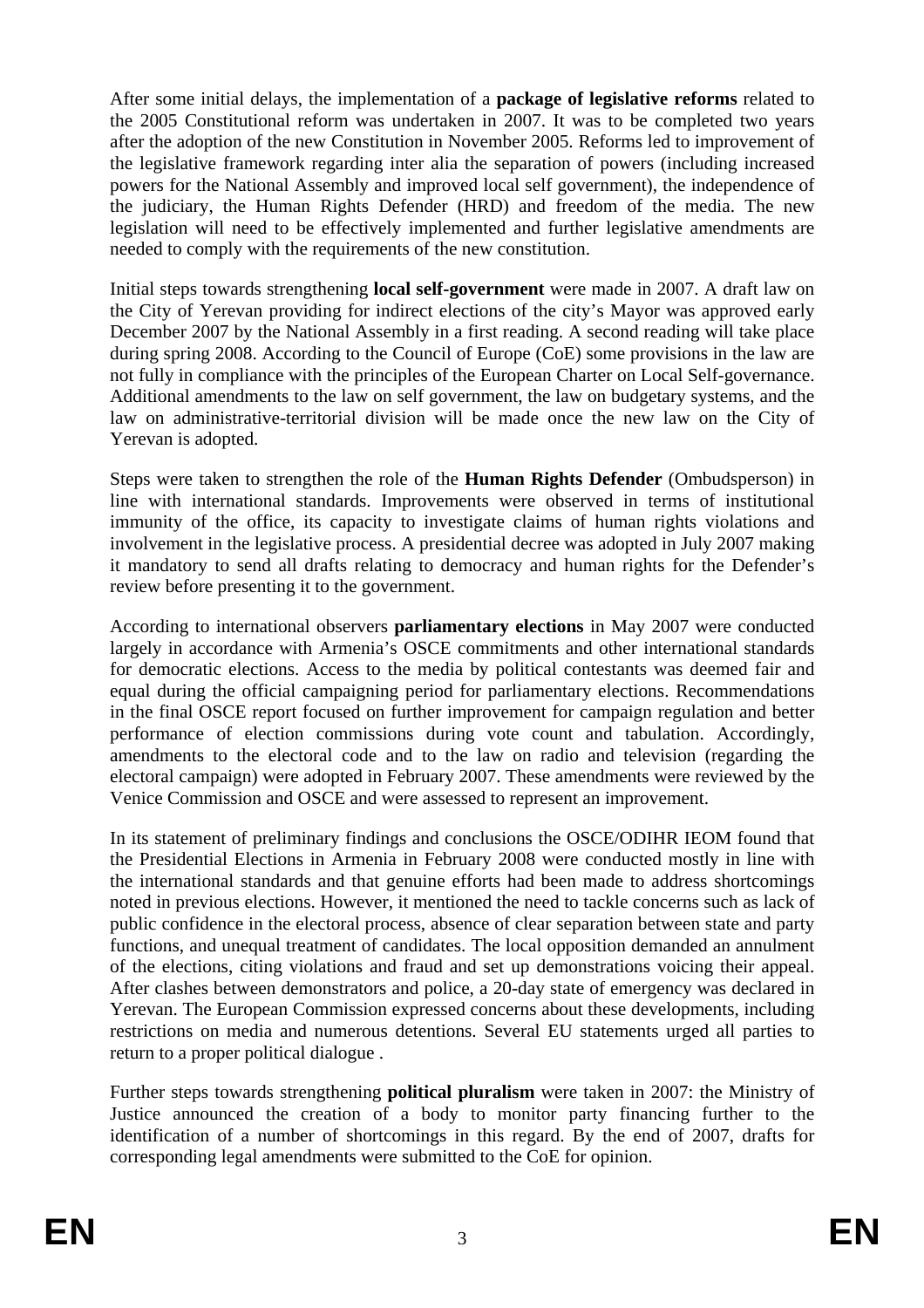Major legislative reforms have been introduced as regards the **judiciary.** The adoption of the judicial code and of the code of administrative procedure in February 2007 led to the establishment of a new judicial system as of January 2008. The new system (criminal, civil, administrative and bankruptcy courts) is accompanied by new judicial administration structures, including the Council of Justice, the Council of Courts' Chairpersons and the Judicial Enforcement Service. The role of the Court of Cassation was enhanced. Efforts were made to enhance the transparency of the judicial system (all court decisions as well as those of the Court of Cassation are to be published on official websites). A law was passed in February 2007 to reform the Prosecutor's office, which inter alia reassigns criminal investigations to the police, customs, taxation and the national defence bodies. Initial steps were made towards the establishment of a free legal aid system via an amendment to the law on advocacy, but no specific legislation was adopted. The new judicial code provides for the establishment of a High School of Justice. Its charter was approved in July 2007. A system of continuous training for judges and prosecutors was established. The President is however still allowed the right to select the judges from a final shortlist. In May 2007 a Centre for European Law and Integration at Yerevan State University was opened. Overall, further efforts are needed to ensure the independence of the judiciary in practice. Concerns remain regarding the implementation of the new legislation, the execution of court decisions and the training of judges and lawyers.

The previous anti **corruption** strategy expired in December 2006 and was criticized by CoE GRECO for not having contributed sufficiently to the fight against corruption. A new anticorruption strategy is to be finalised in 2008 and should ensure better alignment with GRECO recommendations, in particular legislation providing for an effective examination of assets and income declarations by state officials.

While the criminal code includes relevant articles on active and passive corruption in line with CoE and international UNCAC standards, the definition of a corruption-related offence has however not yet been introduced. During 2007, several other laws were amended according to international standards under the auspices of OSCE, OECD and CoE GRECO and some practical measures were adopted to reduce corruption risks in practice (e.g. new procedures for traffic police, increase of salaries of judges by 15-30 %). Also, codes of ethics are now in place for judges, prosecutors and police officers*.* Specific legal provisions on declaration of assets and income by state officials were enacted and a law was passed in December 2007 establishing a Special Investigation Service to combat corruption among high-ranking state officials. However, the issue of implementation of corruption legislation and strategies still needs to be addressed.

While no comprehensive evaluation of the **civil service system** has been made, steps were taken towards improving its functioning, with a special focus on training in ethics, fight of corruption and improvement of recruitment procedures. The planned merger of all civil servants under common legal rules has not been completed.

# *Human rights and Fundamental Freedoms*

*The objectives in this area include: strengthening respect for human rights and fundamental freedoms, ensuring the independence of media by strengthening the independent regulatory*  body for public and private broadcasters, installing freedom of assembly, further reform of *the penitentiary system to improve detention conditions; continue efforts to ensure trade union's rights and core labour standards, ensure respect for the national minorities; continue efforts to ensure the equality of men and women in society and economic life.*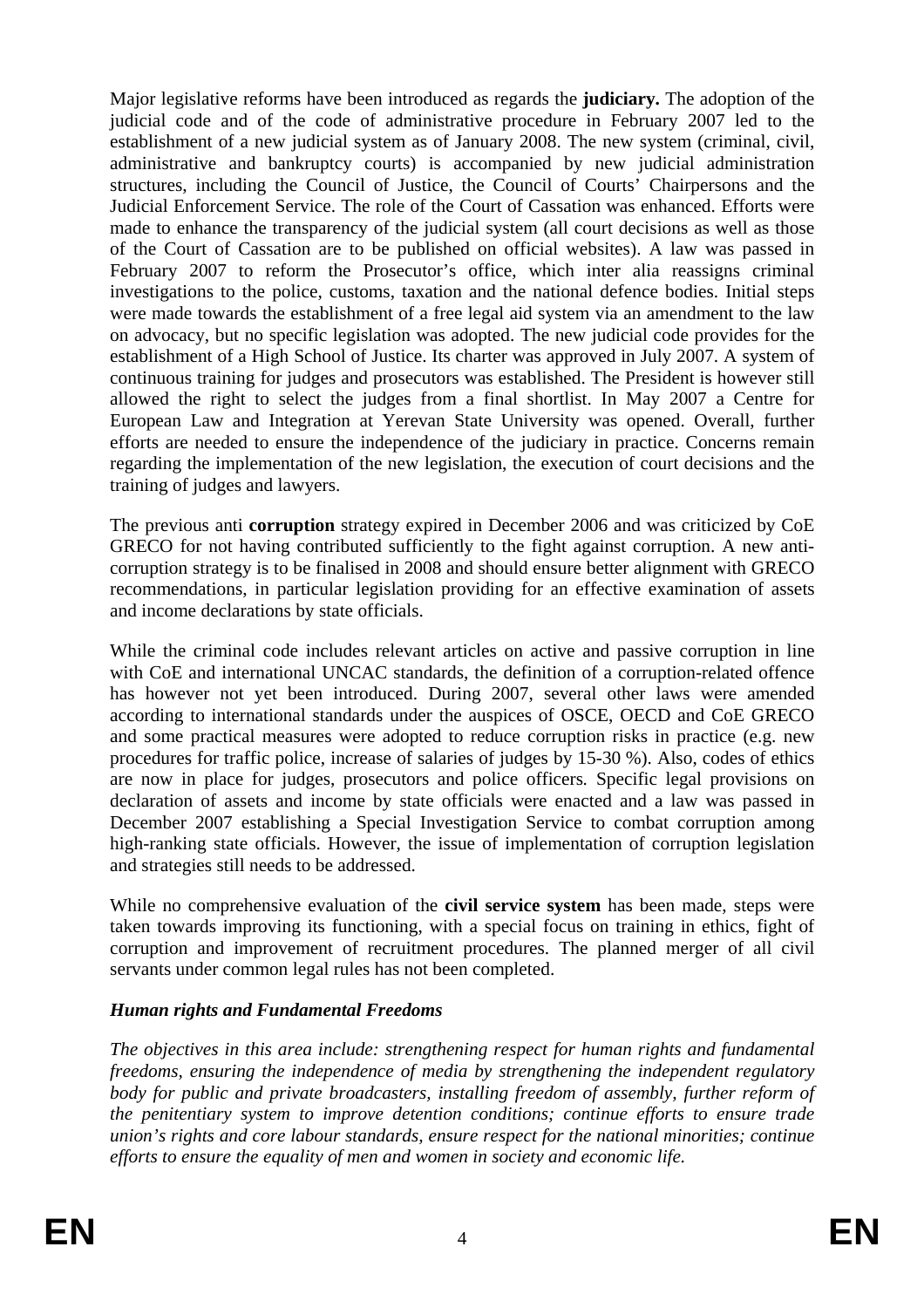Some steps to improve the legislative framework guaranteeing **freedom of expression** in compliance with international standards were taken: Amendments to the law on television and radio in February 2007 sought to balance the composition of the National Television and Radio Committee. Control over this body will remain with the President until 2013 when the number of its members nominated by the Parliament will become equal to the number appointed by the President. The Public Television and Radio Board, governing the public television and radio, is exclusively appointed by the President. In July 2007 two draft laws proposing restrictions on foreign broadcast media were rejected by the National Assembly. Concerns remain regarding the continued lack of independence of the regulatory bodies and insufficient media pluralism. Implementation of the law on freedom of information remains incomplete, in particular as regards the provision, registration and classification of information. In the run-up to presidential elections, several media broadcasters were also subject to tax inspections, raising concerns about intended intimidation.

Legal provisions under the criminal code, introduced in April 2007, foresee that hindering professional activities of journalists is punishable by law, but the practice of self-censorship and incidents of violence and intimidation of journalists continue. Decriminalisation of libel and insult has been partially introduced. Nonetheless, punishments for libel and for "offending a representative of the authorities" continue to include prison sentences.

Concerning the right of assembly, several opposition rallies were denied permission by the authorities or met with police force during the parliamentary elections campaign. In the runup to the 2008 presidential elections three major opposition rallies were held with permission in central Yerevan and no major incidents were reported although opposition activists were detained for some hours prior to those rallies.

There are reported cases of **torture and ill-treatment**, including among military conscripts, prison facilities and in police stations. Conditions in places of detention and the excessive use of pre-trial detention remain a source of concern. The authorities have however allowed local NGOs and international human rights observers to monitor places of detention. Efforts were made to improve detention conditions, in particular for women and children. Following the 2006 ratification of the Optional Protocol to the Convention against Torture (OPCAT) and constructive consultations with civil society, the government took steps to formalize the OPCAT national mechanism in late 2007. The mechanism falls under the responsibility of the Human Rights Defender in coordination with civil society actors. Within the ongoing police civil service reform, specialised human rights training was provided in 2007 to Armenian police staff and civil servants.

On **labour law and rights at work**, key framework laws regulating social and employment policy are in place in Armenia. In January 2006, before the reporting period, Armenia adopted a new law on employment. The labour code and the legislation on employment and social protection in case of unemployment, on social assistance and on state pensions, remain to be fully implemented (*see also section on social dialogue*).

The national action plan 2004-2010, on "Improving the situation of **women** and enhancing their role in society" is being implemented. This plan has led to the ongoing revision of the law on gender equality. In December 2007 Armenia joined the CoE campaign "Stop violence against women". Nevertheless, violence against women remains a problem. Furthermore, women are still significantly underrepresented in the country's political life with only 9 % of MPs in Parliament and 2 % of all village mayors.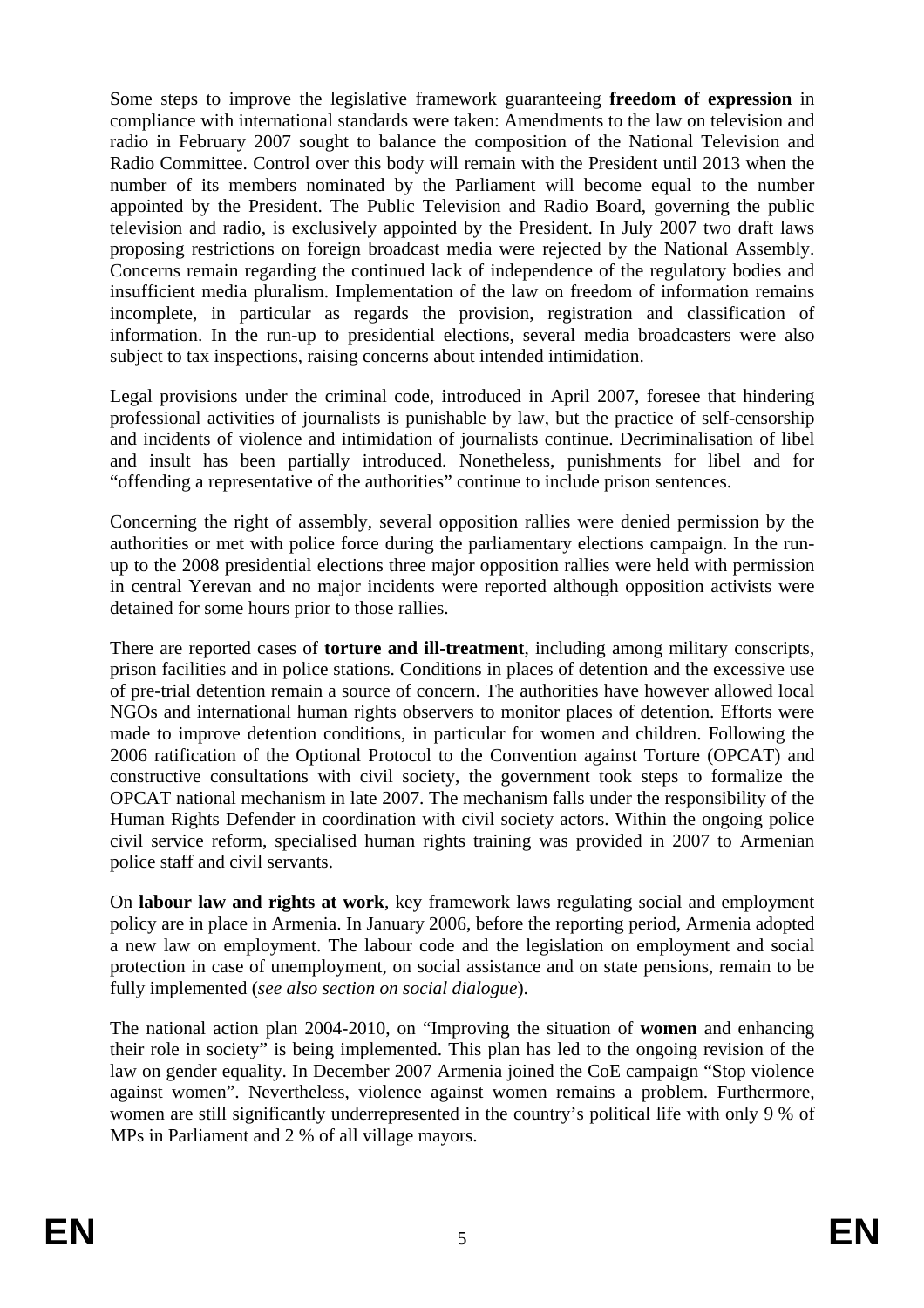Monitoring of the implementation of the UN Convention on the **Rights of the Child** falls under the mandate of the HRD's office. The HRD has appointed a focal point in his office for these matters; however no separate mechanism has been established to monitor the implementation.

## *Cooperation on foreign and security policy, conflict prevention and crisis management*

*Objectives in this area include: strengthening political dialogue and cooperation on foreign and security matters; developing cooperation in addressing common security threats, including non-proliferation of WMD and illegal arms exports; strengthening efforts and cooperation in the fight against terrorism; participation in regional cooperation initiatives; contributing to a peaceful solution of the Nagorno-Karabakh conflict.* 

Since June 2007 Armenia was invited to align itself with CFSP declarations on a case-by-case basis. It has done so on most opportunities.

With regards to cooperation in addressing common security threats, no further steps have been identified for Armenia's accession to the **Ottawa Convention.**

The ratification of the Rome Statute of the **International Criminal Court** remains pending. As a first step, the government decided in June 2007 to re-launch the ratification process, which requires a re-assessment of the Constitutional Court.

Armenia is cooperating with UN and NATO in exchanging information **on terrorism issues,**  notably through the assessment mission by the UN Counter Terrorism Committee Executive Directorate to Yerevan in September 2007 with experts from UNODC, INTERPOL, the World Customs Organization, CIS and CoE.

#### *Strengthening regional cooperation.*

In order to improve integrated border management at the national and regional level, a project on regional border management in South Caucasus (2008-2009) was launched in the framework of the ENPI Assistance Programme. During the kick-off Ministerial Meeting held in Brussels in October 2007 participating countries agreed to implement measures on a bilateral basis (Armenia-Georgia, Georgia-Azerbaijan).

Armenia is co-founder (together with Azerbaijan, Georgia and the European Commission) of the Caucasus Regional Environmental Centre (REC). The REC Caucasus, with headquarters in Tbilisi, promotes capacity building and cooperation between various stakeholders, including between neighbouring countries. Armenia has signed the new Charter for the REC.

# *Contribute to a peaceful solution of the Nagorno-Karabakh conflict*

An informal meeting of President Kocharianand President Aliyev took place during the CIS Summit in St Petersburg in June 2007. A significant and well noted people-to-people contact in form of the visit of a delegation of Armenian and Azerbaijani intellectuals to Stepanakert/ Xankendi, Yerevan, and Baku in June 2007 also took place.

Although co-chair countries of the OSCE Minsk Group (United States, France and the Russian Federation) have stated that over the last years the two sides had significantly narrowed their differences and that only a few issues remained to be settled, a document elaborated by the Minsk Group, containing the basic principles for a conflict settlement,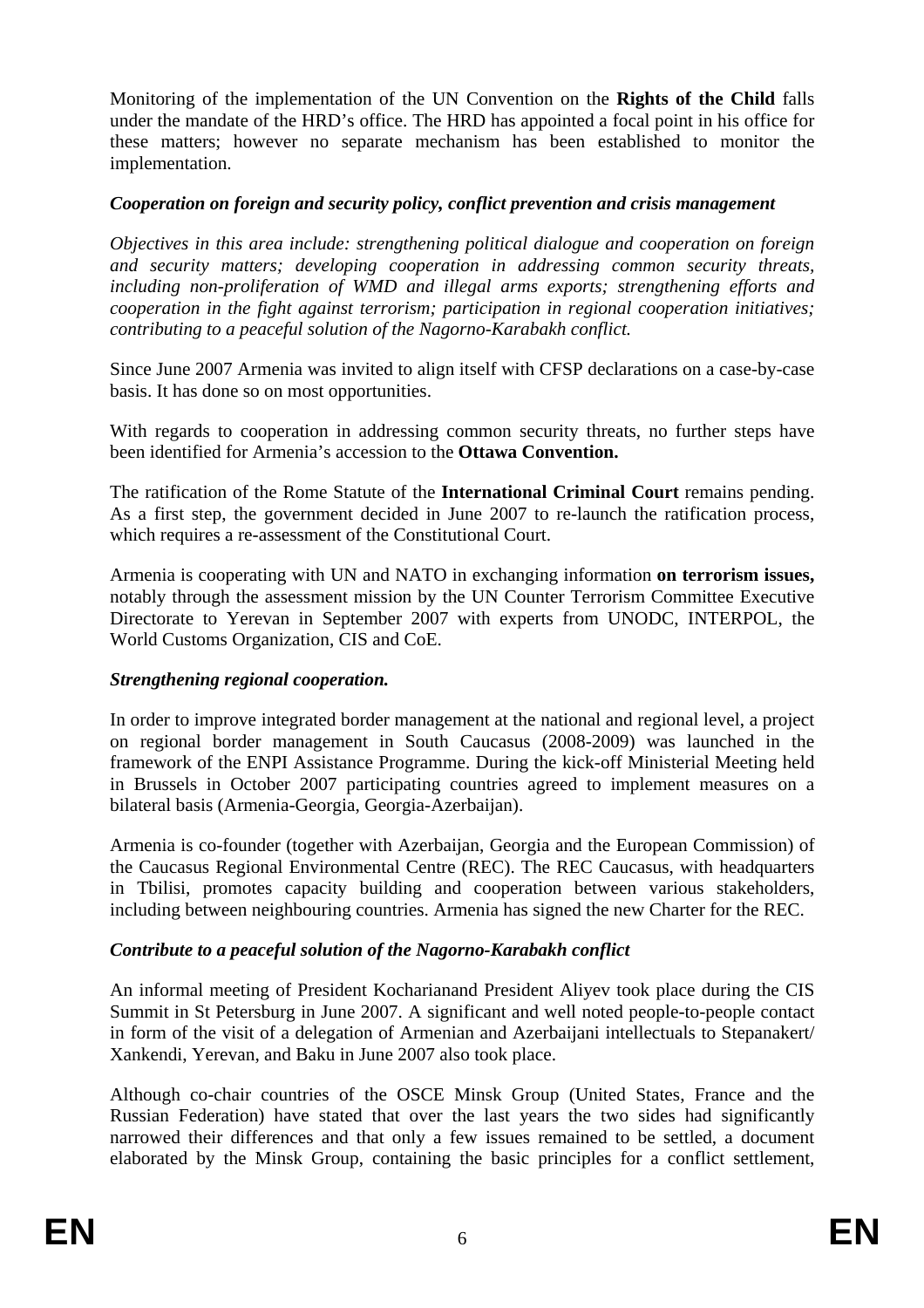which was presented to Armenia and Azerbaijan at the OSCE Ministerial Meeting in Madrid in October 2007, is still under discussion.

## **3. ECONOMIC AND SOCIAL REFORM**

### *Macroeconomic framework and functioning market economy*

#### Broadly speaking, Armenia maintained a sound **macroeconomic framework** in 2007.

The economy continued to show strong **growth** in 2007 at a rate of 13.7%, expanding at a double-digit rate for the sixth consecutive year. Growth is primarily driven by the construction and services sectors. The Armenian economy also benefited from large-scale remittances from Armenians working abroad, that stimulated private consumption and financed Armenia's **trade deficit**. The latter increased by as much as 70 % and is expected to reach 15.5 % of GDP. In January 2008 imports increased by 37.4%, whereas exports increased only by 2.4% compared to January 2007. **Inflation** reached some 6.6 % in January 2008 and an average of 4.3% during 2007, above the target rate. The Central Bank of Armenia (CBA) raised its refinancing rate twice. Inflationary pressures were attributable to rising domestic consumption and increases in the prices of imports, exacerbated by insufficient competition in the Armenian economy.

Strong revenue performance and under-execution of capital expenditures resulted in a budget surplus of 0.1% of GDP, compared to the programmed **budget deficit**. Tax collections remain, however, low in comparison to similar economies, although it improved in 2007. The government has made an attempt to tackling the problem, but has not yet achieved the desired effect.

Armenia has further improved its **business climate**, although the improvements, according to international surveys come at much slower pace compared to earlier years *(see section 4, on regulatory reform).*

#### *Employment and social policy*

Armenia has further reduced **poverty**. The proportion of the population living under the poverty line has continued to decline steadily to 29 % in 2007 and the share of extreme poverty now reaches 6.5 % of the population. These results can be attributed to increases in wages, social transfers and large volumes of remittances from abroad. The government elaborated a revised poverty reduction strategy paper for the period 2008-2021. The strategy remains to be agreed by the international donors. It identifies five themes for action: promoting sustainable economic growth through macroeconomic stability and private sector development, improving public infrastructure, enhancing human development and improving social safety nets, implementing prudent fiscal policies and reforming the tax system and finally, improving core public sectors functions.

According to Armenian statistics, during the third quarter of 2007, **official unemployment** amounted to 7 % of the workforce.

As regards **social dialogue**, the labour code defines the rights and obligations of trade and employers' unions and the law on trade unions provides for legislative consultation. Collaboration between authorities, trade unions and NGOs needs to be significantly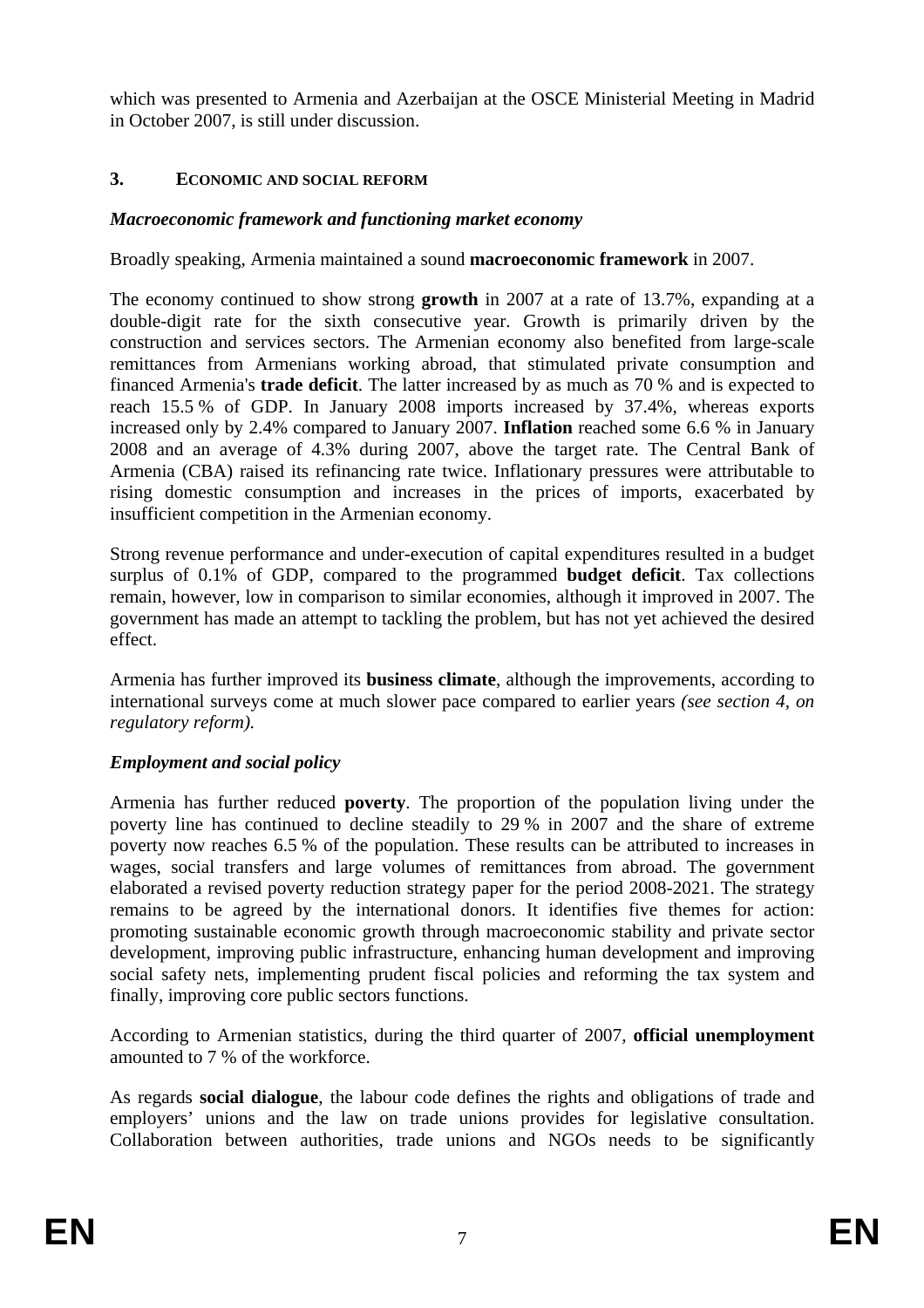developed and efficient practices must be set in place. Work is ongoing to implement the revised European Social Charter.

On **social inclusion and protection**, Armenia made progress in fulfilling the provisions of the Action Plan: the government significantly increased allocations for social expenditures and is preparing, with World Bank assistance, an ambitious plan to reform the pension system. The new multi-pillar pension system is expected to start operating in January 2009.

Several international donors' assistance programmes are supporting Armenia's **agricultural** sector with the aim to raise employment in the rural areas and to increase efficiency and productivity of the agricultural sector by introducing new technologies, targeting higher value agricultural production and by strengthening marketing capacities. Armenian agriculture represented 18 % of GDP in 2006, a reduction compared to an average of 22 % in the last 5 year period. Processing of agricultural goods represents on average an additional 33 % of GDP. For the first time in 2006 poverty in rural areas has diminished. Investment in rural areas is growing and is expected to further increase in 2008. The national programme on agriculture for 2006-2007 covers several sectors, such as veterinary inspections, plant protection, food safety and organic agriculture.

A national council for **sustainable development** was established already in 2002 but never met. The government undertook some steps to promote sustainability issues but a national sustainable development strategy is not yet adopted.

# **4. TRADE-RELATED ISSUES, MARKET AND REGULATORY REFORM**

The EU is Armenia's main **trading** partner (38.9 % share in Armenia's overall external trade in 2006). However, contrary to the positive developments in the period 2002-2005, the EU-Armenia bilateral trade in 2006 decreased by 15.2 % in total turnover compared to 2005, merely due to a 35.8 % decrease in Armenian exports, and the total turnover amounted at  $\epsilon$ 816 million (€477 million for EU exports and €339 million for EU imports). In 2007, the bilateral trade recovered and total turnover registered a growth of 17.4 % compared to 2006 and amounted at  $\text{\textsterling}958$  million (the EU exports increased by 26.5% and amounted at  $\text{\textsterling}604$ million, the EU imports grew by 4.5% and reached  $\epsilon$ 354 million).

Under the EU GSP Scheme, Armenia qualifies for the general arrangement, and expressed particular interest to qualify for the enhanced preferences for good governance and sustainable development, the so-called GSP+, as from 2009. To do so, Armenia has to ratify the CITES convention, the last missing one out of the 27 international UN/ILO conventions listed in the GSP Regulation and to effectively implement all the conventions. The European Commission is progressing with carrying out of a feasibility study exploring the possibility of establishing a free trade agreement between the EU and Armenia.

Armenia made limited progress in the implementation of the objectives in the area of regulatory approximation to the trade and investment-related EU legislation contained in the PCA and in the ENP Action Plan, which is crucial for Armenia to achieve a better practical access to the EU market.

On the **free movement of goods and technical regulations,** Armenia made some progress with regard to the adoption of the EU's regulatory and standards system. Two new laws have been drafted: a law on standardisation and a law on certification. Progress on the translation of relevant EU standards into Armenian law has been limited. The Ministry of Trade and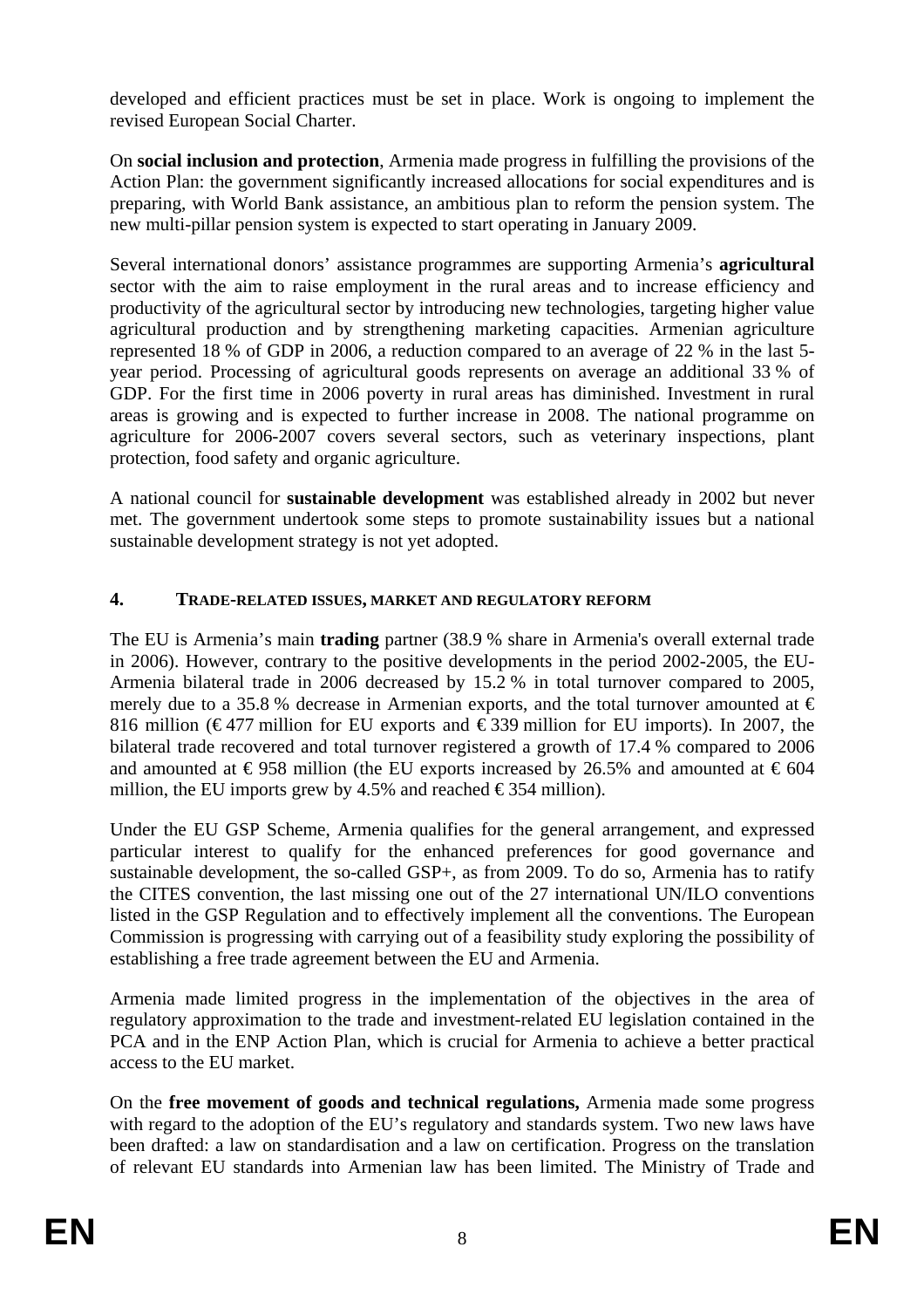Economic Development (MTED) is undertaking measures to ensure the legal and administrative independence of the National Standards Institute. Following a decision by the MTED in November 2007, a working group was set up to enhance procedures in the fields of standardization, metrology, conformity assessment and market surveillance. Awarenessraising campaigns took place during the reporting period upon initiative of the MTED. As of January 2008 Armenia is an affiliate member of the European standards bodies CEN.

No significant progress was made in further strengthening overall administrative capacity of the **customs** administration, implementing a customs ethics policy, and in setting up a mechanism to ensure regular consultation/information of the trade community on import and export regulations and procedures. The computerisation of the customs service is ongoing in order to extend the use of an automated declaration processing system based on selectivity and risk analysis to the whole country. However, the lack of internet connections is still a major obstacle. As a consequence, the rate of physical controls at import is excessively high and should be reduced. Despite some minor efforts, the implementation of valuation rules is still not compatible with EU and international standards. Some progress was achieved in the use of post clearance audit. Particular attention is needed in order to further strengthen the overall administrative capacity of the customs administration as a major tool to facilitate trade with the EU and to guarantee transparency of customs rules, procedures and tariffs for all operators.

Armenia made progress towards convergence with EU **sanitary and phytosanitary**  standards. It adopted laws on food safety and on plant quarantine and plant protection as well as implementing legislation. A veterinary law is in preparation. The food safety law provides a basis for the development of a traceability system for the food chain. Armenia strengthened controls through the establishment of the food safety and veterinary state inspectorate under the Ministry of Agriculture. It adhered to the International Plant Protection Convention. The EU is authorising Armenian exports to the EU of live crayfish (caught in the wild). Following a European Commission's Food and Veterinary Office inspection in Armenia on fishery products, the European Commission extended this authorisation to live, cooked and/or frozen crayfish (caught in the wild).

Some steps have been undertaken in working on further EU approximation of Armenia's legislation and practices to EU rules, including administrative capacity-building, but this is still a broad area where work has to continue. Lack of transparency and predictability as regards implementation of business legislation as well as widespread corruption continue to hinder **investment climate**. Substantial efforts are still needed to attract further foreign direct investment.

In the field of **establishment**, according to international surveys on the ease of doing business, Armenia ranks rather well, particularly for registration of property. As regards **company law** a Public Register of Companies is available. Armenia introduced changes in bankruptcy procedures increasing the range of actions available to company registration.

Concerning **services**, Armenia continued progress to comply with the recommendations of the IMF's Financial Sector Assessment Programme (FSAP). The financial sector reforms aimed at improving the banking sector efficiency, focusing on bank corporate governance and implementing the first pillar of Basel II provisions for effective banking supervision. In this context, the law on introduction of uniform system for financial regulation and control established a Single Supervisory Authority for financial services already in 2006. The Central Bank of Armenia (CBA) has undertaken a number of measures to improve the functioning of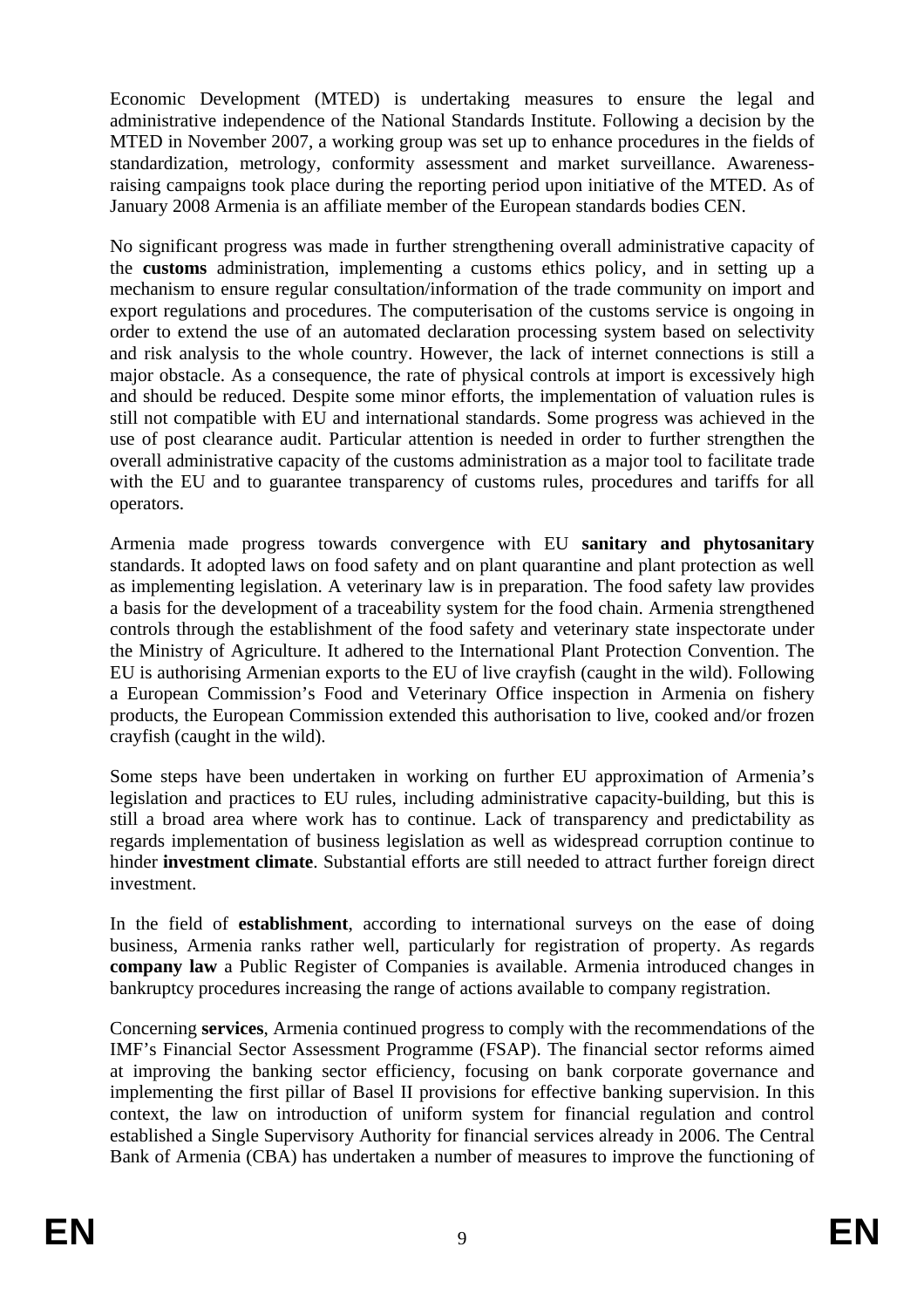the insurance sector. In particular, the law on insurance and insurance activity was adopted. A law on securities, which includes minimum capital requirements, was prepared.

# *Other key areas*

Progress was achieved in the area of **taxation**. A government decree on development of the taxation system for 2007-2009, in line with IMF recommendations, was adopted. A legal act to comply with the WTO requirement to replace the existing system of VAT tax privileges of the agricultural sector was adopted.

A draft law on simplified tax, covering issues such as tax registration and writing off, came into force in January 2008. The system is supposed to further simplify and accelerate the registration procedure. Some NGOs however expressed serious concerns on the impact of the reform on SMEs, as well as on the extensive use of advanced tax payments. The law is however currently being reviewed. Armenia plans to complete a unified tax code to end profit tax exemptions for foreign investors in 2008 and to further limit the use of the simplified and presumptive tax regimes, with the aim to move by 2010 all activities to the regular tax regime. A law on declaration of assets will enter into force in 2008.

Concerning the Tax Administration, progress was made in developing an electronic riskbased selection system for audit and VAT refunds, and strengthening coordination between State Tax Service (STS) and State Customs Committee (SCC). To improve tax collection, a project allowing taxpayers to submit their declarations by electronic means is currently ongoing. Efforts were made to reduce the stock of VAT refunds owed to exporters and to avoid additional VAT arrears with exporters.

With regard to **competition policy**, the State Commission for the Protection of Economic Competition worked actively on the detection of violations of the law on competition and published annual programmes reports on its activities. Concerning the improvement of the regulatory framework on competition, a number of amendments to the law on "protection of economic competition" came into force in April 2007 granting the commission with the right, among others, of inspection and of imposing stricter sanctions for infringements to the competition rules. In the field of state aid, the 2007 amendments incorporated provisions in this sector which empower the commission with the right to control the state aid granted in Armenia.

In the area of **intellectual property rights**, Armenia took some legislative steps during the reporting period to further approximate its legislation to EU and international standards in the field of trademarks and copyright. However, a number of challenges remain both on the legislative and the enforcement sides to fully meet the provisions of the PCA and the TRIPS agreement: Armenia has not yet adopted the relevant legislation on the protection of new varieties of plants and the retroactive protection of foreign works and sound recording is not ensured. Furthermore, the criminal code has not yet been modified to increase sanctions for violation and infringement of copyright and related rights. Armenia still needs to significantly intensify its efforts on effective implementation and enforcement of the IPR legislation as piracy and counterfeits remain a major issue of concern. This requires a substantial increase of the administrative capacity of the different enforcement bodies – including the designation of a coordination body - as well as a deterrent and functional legal framework.

Armenia faces difficulties in implementing the 2000 law on **public procurement** and therefore achieved very little progress in fulfilling the obligations under the ENP Action Plan.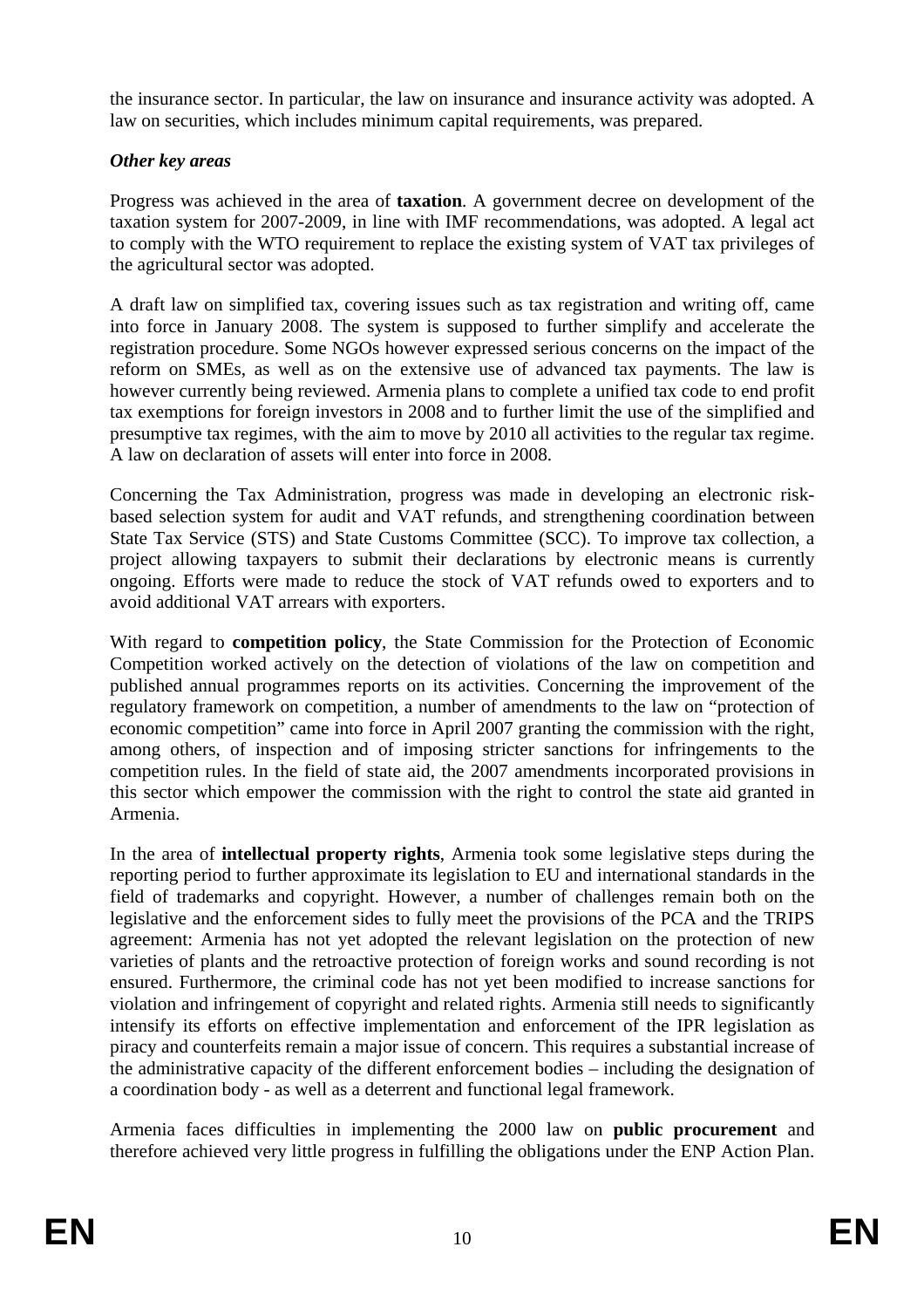The State Procurement Agency is understaffed. In spite of some awareness raising and training activities, there is a growing need to ensure better dissemination of information on the public procurement system, to set up a reliable complaint mechanism and to increase contracting authorities' awareness of, and compliance with, relevant legislation. Work on establishing an electronic bidding system is on-going. Armenia is an observer to the WTO Agreement on Government Procurement (GPA) and has confirmed its intention to join it.

Armenia undertook, during the period under review, several actions to further improve its **statistical system** to ensure better monitoring of poverty reduction. It has, in particular, set up administrative registers at local level. Armenia is also working with EC assistance on the introduction of a common classification of territorial units (NUTS).

Armenia is working with international assistance on the up-grading of its **accounting and audit standards** to meet international standards as well as on the establishment of a selfregulatory independent body.

With regard to public internal financial control, Armenia plans to introduce an internal audit law and to establish a central harmonisation function for internal audit. Introduction of the principles of managerial accountability are still at very early stages.

On **enterprise policy***,* the government has approved the SME state support programme for 2008, in accordance with relevant legislation. The programme is aimed at the expansion of the SME's role in the socio-economic development. The policy carried out by Armenia in this field includes all components of a SME development strategy aimed at creating a favourable business climate and development of SMEs, supporting infrastructures as well as of technical and financial assistance. The programmes implemented in the framework of the Development National Centre of Armenia activities (DNC's), cover a broad range of actions targeted to the expansion and development of entrepreneurship in Armenia, such as encouraging the introduction of innovation and new technologies, business information, consulting, training, market promotion of goods and services, as well as financial support programmes for SMEs. Armenia has proposed to establish a Correspondence Centre for the Enterprise Europe network.

# **5. COOPERATION ON JUSTICE, FREEDOM AND SECURITY**

# *Border management*

The new Southern Caucasus Integrated **Border Management** programme consists of one common training component, two bilateral cooperation Armenia-Georgia and Georgia-Azerbaijan components, and three national components, enhancing strategic border management capacities across the region with the goal of introducing coherent integrated border management systems. Elaboration of training activities in preparation for this programme is underway (s*ee also regional cooperation).* 

In the area of **migration**, Armenia is negotiating with several EU countries concerning protection of migrants' rights. Re-admission agreements have been concluded with Denmark, Lithuania and Germany, and negotiations are underway with the Benelux countries. Government activities focus on preventive measures, including public awareness-raising in the regions about labour trafficking, public information about legal and illegal situations (e.g. government hotlines) and on provision of information on reliability of employers.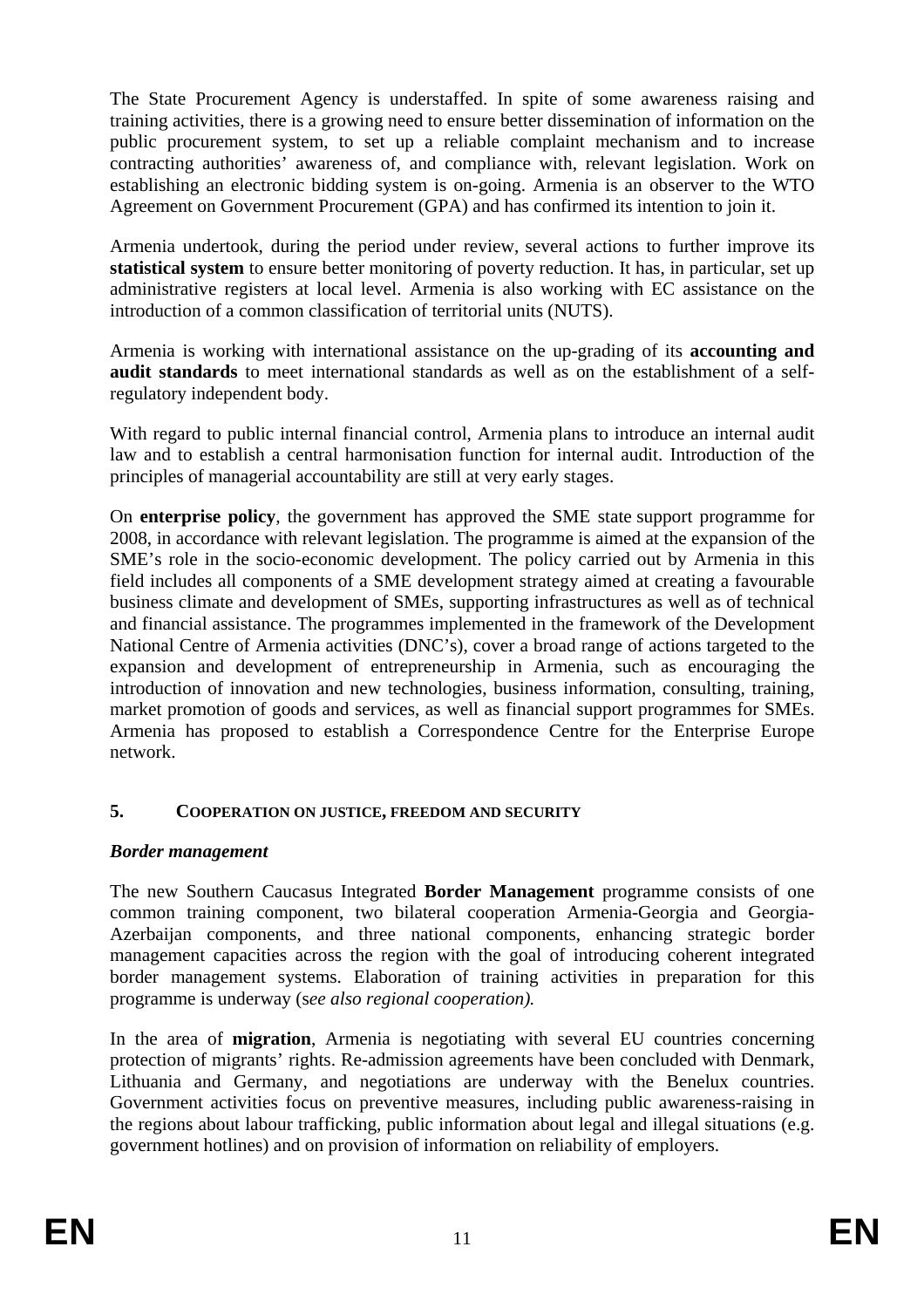**Electronic migration database systems** operate at some border crossing points. Similar database systems are under construction for other border crossing points. However, these systems only seem to register the number of people entering and exiting Armenia but not any other specifics.

Measures were undertaken to improve the **visa**-stickers and upgrades towards required security levels . Current passports comply with minimum security standards as established by the ICAO and ISO, however, the government is examining possibilities to issue new passports in conformity with the standards established by the latest ICAO on machine readable travel documents. The Armenian Police has centralized handling and issuing of passports with digital photos in Yerevan and it is intended that this becomes common procedure country wide.

Together with UNHCR, the government is increasing shelter capacity and providing integration support (e.g. micro credits) to the limited number of asylum seekers (currently a few Iraqi Armenians). An updated law on "Refugees and **asylum**" is expected in early 2008, to bring Armenian legislation and practice in line with international standards in this field. Furthermore, Armenia is taking steps against labour trafficking and is cooperating with several EU countries on protection of migrant rights and on readmission.

With regard to the **fight against organised crime**, a legislative framework to combat human trafficking is largely in place, complemented by the national action plan 2007-2009 on Combating Trafficking in the Republic of Armenia, adopted in December 2007 . However, more comprehensive legislation and improved coordination mechanisms are recommended alongside increased financial and human resources to ensure its adequate implementation. A two-year, regional anti-trafficking project was launched mid 2007 to further support the plan's implementation with a particular focus on awareness raising and involvement of labourmarket institutions in preventive actions, capacity building of national authorities to detect trafficking activities and identification and protection of victims.

While Armenia ratified the UN Convention against Illicit Traffic in Narcotic Drugs and Psychotropic Substances in 1993, further work is needed on the development of a comprehensive national anti-**drugs** strategy, balancing preventive and punitive measures as well as to secure adequate civil society and international input. In addition, Armenia is fully engaged in the SCAD programme (Southern Caucasus Anti-Drug) at regional level.

Armenia is politically committed to fight **money laundering.** The issue is discussed in the working group of the Inter-Governmental Commission on the Fight Against Counterfeiting of Money and Fraud. In 2007, it identified charities as a high-risk category for laundering and terrorism financing schemes. Further work on securing the application of relevant legal provisions on money laundering to charities and other non-profit actors in line with the working group's recommendations is needed. Armenia joined the CBA Financial Observation Centre of the Egmont Group in July 2007. The 2005 UN Convention on the Seizure and Confiscation of the Proceeds of Crime and the Convention on the Financing of Terrorism remain as yet un-ratified though amendments have been made to the criminal procedure codes to take account of the former. Further effective sanctions against money laundering need to be applied through existing legislation alongside further efforts to improve inter-agency cooperation and coordination. The development of human and technical resources in this regard is critical and will remain an ongoing challenge.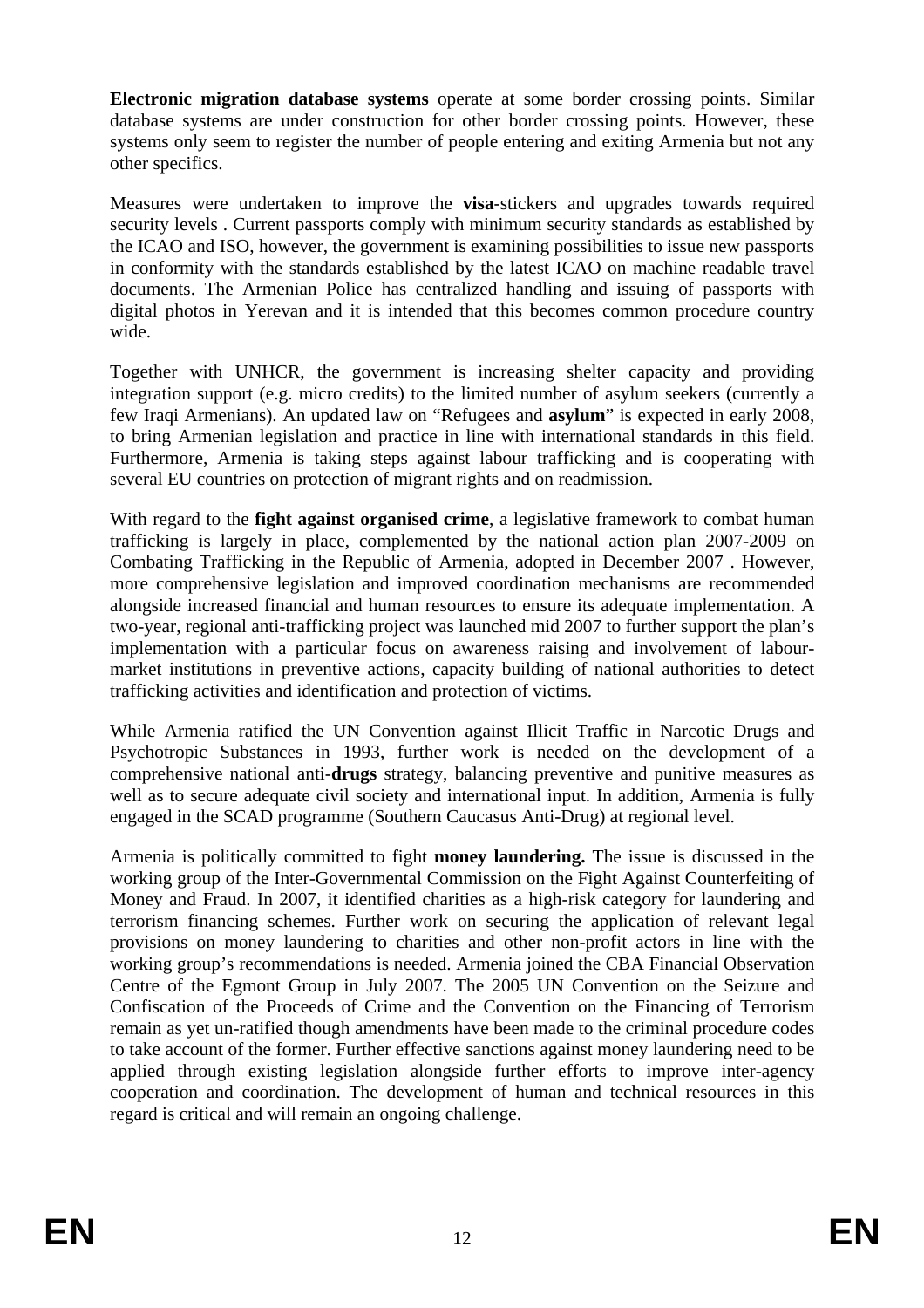In the area of **police and judicial cooperation**, Armenia ratified the European Convention on Mutual Assistance in Criminal Matters in 2002. However, the Second Protocol to this Convention remains un-ratified and further attention is required to ensure full and effective operational implementation of the UN Convention against Trans-national Organized Crime. In March 2007 Armenia ratified the 1980 Hague Convention on Civil Aspects of International Child Abduction. An experimental model of community policing was introduced in the framework of police reform with the support of the Council of Europe and OSCE. Further improvements in cooperation and coordination between the police and other law enforcement agencies as well as investing adequate resources in training should be addressed as immediate priorities.

#### **6. TRANSPORT, ENERGY, ENVIRONMENT, THE INFORMATION SOCIETY, RESEARCH AND DEVELOPMENT**

The national **transport** policy has been reviewed in particular in order to clarify the policy formulation and regulatory functions of the Ministry following the privatisation of most formerly state-owned transport companies. There remains a need to strengthen the administrative capacity of the various regulatory bodies in the transport sector.

In the road sector, Armenia has started to address road safety concerns, stepping up technical requirements and aligning with international rules on the transport of dangerous goods. However, road side inspections are not conducted in accordance with fully transparent mechanisms.

In the rail sector, the on-going legislative revision targets the safety evaluation of railway infrastructure and foresees the levying of charges for the use of railway infrastructure.

In the aviation sector, the revised aviation law of 2007 has confirmed the role of the General Department of Civil Aviation as the state regulatory body and supervisor with regard to the use of airspace and civil aviation operations in Armenia. The air transport sector is not liberalised and highly protected and remains below its growth potential. Armenia has applied for full membership in the Joint Aviation Authorities (JAA). The European Commission and the Armenian authorities have finalised negotiations on a horizontal air transport agreement.

In 2007 Armenia adopted a new **energy** strategy document and an action plan, which focuses on security of supply through diversification and the use of nuclear energy as well as renewable energy sources. The EU continued to demand the early closure of the Medzamor Nuclear Power Plant (MNPP), before 2016. Armenia is ready to close the plant before its designed lifetime provided that alternative replacement capacity is available. Armenia plans to construct a new nuclear power plant. In this respect it amended the energy law to allow private involvement in such a plant. During 2007 Armenia continued to upgrade the safety of the MNPP and to strengthen the capacity of the Nuclear Regulatory Authority. It also adopted a strategy for decommissioning of the Medzamor plant and pursued the construction of a spent fuel dry storage. Armenia established a Nuclear Decommissioning Fund and started to fill it up. The country started to develop a spent fuel and radioactive management strategy. Armenia plans, jointly with Russian Federation, to exploit its uranium reserves. Armenia enhanced the control of radioactive materials by reinforcing the relevant legislation.

The country continued participation in the "Baku initiative" for EU-Black Sea/Caspian energy cooperation. Under this initiative ministers agreed a roadmap aiming at market convergence, security of supply, sustainable energy development and regional cooperation.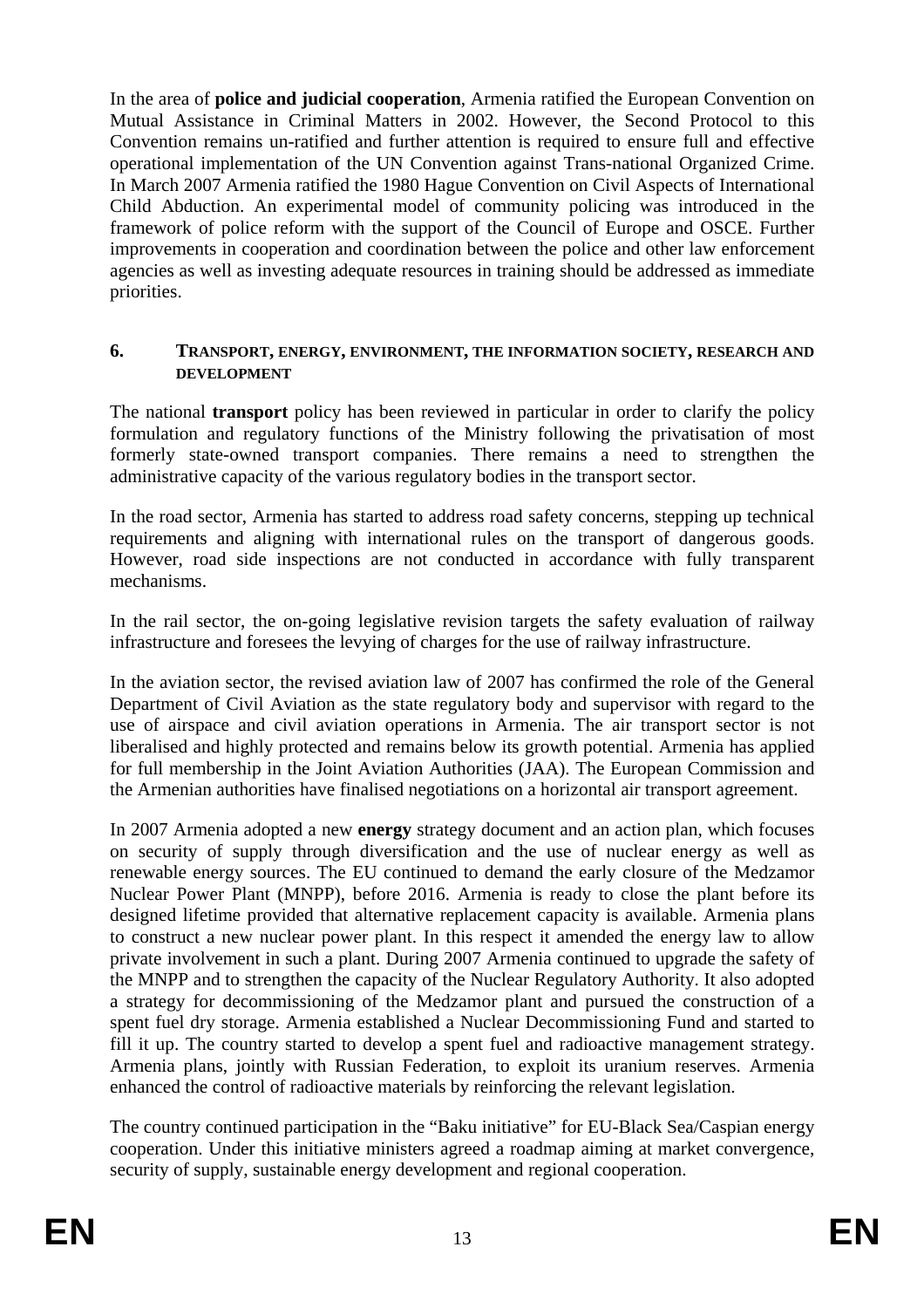Armenia pursued the construction of new conventional electricity generation units. In a deal on gas import prices, Gazprom increased its share in the gas utility ArmRosGazprom. Armenia continues to have a system of subsidies in the gas sector. Russian unified energy systems acquired full control of Armenia's power distribution network. Armenia further worked on electricity interconnections with Iran and Georgia. It continued the reduction of electricity network losses. Armenia and Iran inaugurated a new gas link between the countries. Armenia is studying the feasibility of constructing an oil refinery. It took several measures in the area of energy efficiency and renewable energy. For example, it adopted a national plan on energy conservation and established a revolving fund for the promotion of renewable energy sources and small hydro power plants. In 2007, Armenia also constructed several small hydro power plants and launched pilot projects on wind and geothermal energy.

Key **environment** issues concern threats related to climate change, air quality, water quality, waste management, nature protection and land use. Armenia made progress on climate change. A second national communication, a greenhouse gas inventory and adaptation measures are under preparation. Altogether 12 Clean Development Mechanism (CDM) projects have been prepared, of which 3 have so far been registered at the UN level. Armenia participates in activities undertaken under the EU Water Initiative, including a national policy dialogue.

A second national environment action plan is under preparation. The existing national chemical and waste infrastructure strategy will be updated and a mineral resources strategy is under preparation. Work is ongoing to implement existing strategies and plans, but continued attention is required. Adoption of an act on environmental protection is envisaged. Sectoral legislation is in place in many areas, but requires further development, in particular on environmental impact assessment as well as on implementing legislation. Latest legislation includes laws on specially protected areas, hunting and hunting economy, ozone depleting substances, the national water programme, environmental tariffs and regulations to prohibit imports of cars which are not equipped with catalysers as well as government decisions related to waste. Some new laws on environmental state expertise, genetically modified organisms and self-monitoring of compliance are under preparation.

While administrative structures on environment are in place, a major challenge is to strengthen administrative implementation capacity at all levels of the country, including coordination between authorities. There are some ongoing activities to integrate environment considerations into other policy sectors such as energy. Monitoring as well as enforcement require special attention. Armenia has not published reports on the state-of-the environment since 2003 but carries out some activities to inform and involve the public. A national action plan to implement the Aarhus Convention is under preparation and nine Aarhus Centres are in operation. As regards environmental impact assessment, procedures and consultation with the public require particular attention.

Armenia has ratified relevant international and regional conventions and protocols, except the Protocol on Strategic Environmental Assessments to the UNECE Convention on Environmental Impact Assessment in a Trans-boundary Context. Armenia has also not signed the UNECE Convention on the Protection and Use of Trans-boundary Watercourses and International Lakes. The European Commission and Armenia enhanced cooperation and information exchange, including on climate change, water, sustainable development and protection of mountains, sustainable integrated land use of Eurasian Steppes, obsolete pesticides and the classification and labelling of chemicals. Integrated water resource management was identified as a topic for possible closer cooperation. Armenia is co-founder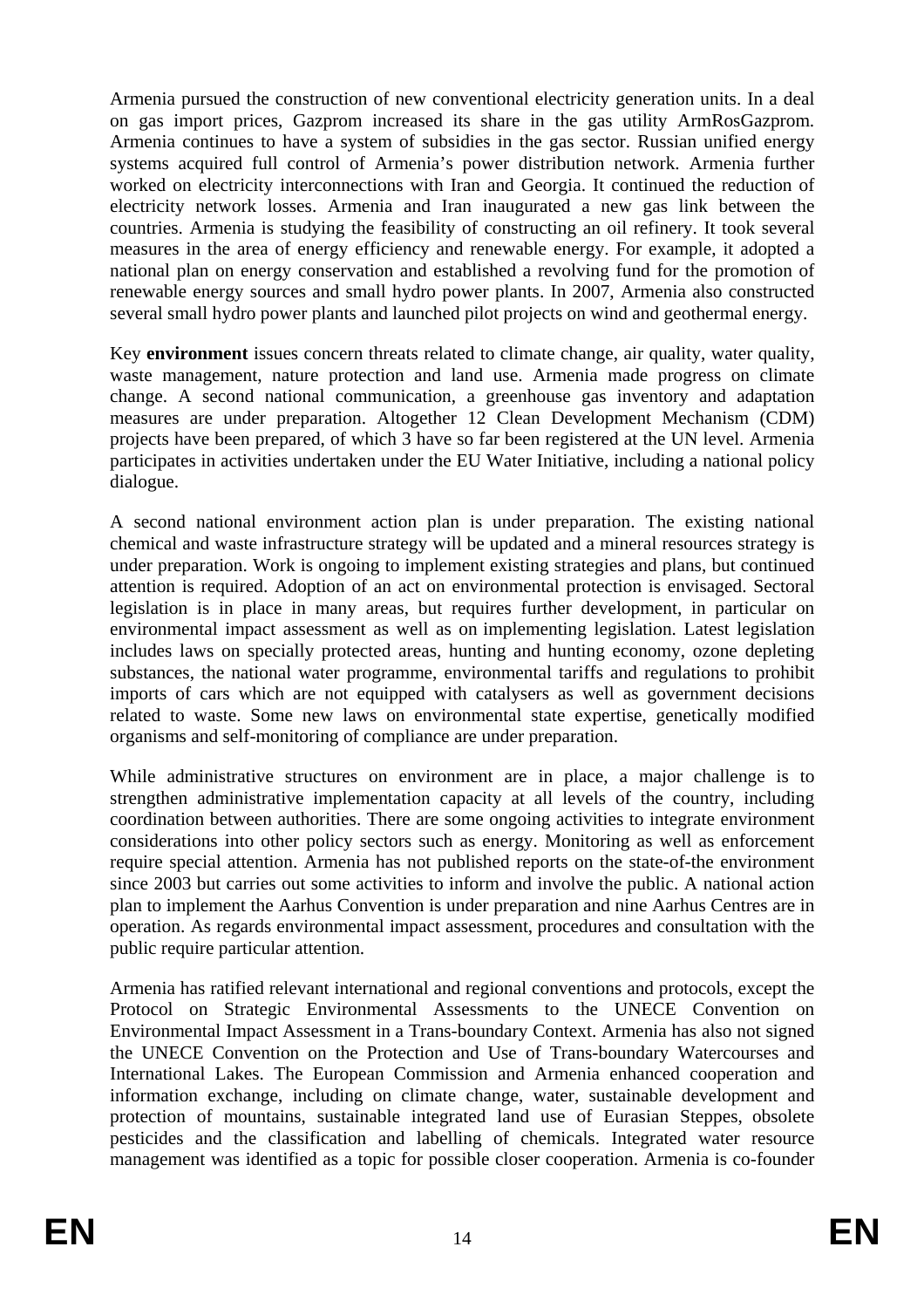(together with Georgia, Azerbaijan and the European Commission) of the Caucasus Regional Environmental Centre (REC). The REC Caucasus, with headquarters in Tbilisi, promotes capacity building and co-operation between various stakeholders, including between neighbouring countries. Armenia has signed the new Charter for the REC.

In the field of i**nformation society,** in accordance with the law on electronic communications, the regulation of electronic communications was transferred to an independent, multi-sector regulatory authority, the Public Services Regulatory Commission. During 2007, Armenia continued to develop its regulatory framework and to improve the administrative capacity of the regulator. The monopoly of the Armenian Telecommunications Company (Armentel) for fixed telephony was abolished in October 2007. Although eight IP telephony licences have been issued, competition in the markets remains limited. Therefore, licences for wireless services WIMAX and mobile internet were granted in 2007 and a third mobile telephony operator is expected to be licenced in 2008. Furthermore, Armentel and K-Telecom have received licences for third generation mobile services in 2007. Armentel is now a 100 % subsidiary of the Russian operator Vimpelcom. The fixed telephony, mobile telephony and internet penetration rates remain relatively low at 21 %, 16 % and 7 %.

The ICT Development Supporting Council (ITDSC) still lacks the necessary resources to help develop and coordinate the implementation of IT related initiatives. There is a need for a unified government policy in this area.

In the **audiovisual** sector, as Armenia has not ratified the Council of Europe Convention on Trans-frontier Television it is very difficult for Armenia to ensure freedom of reception and re-transmission of television broadcast coming from other countries. Armenia has adopted a national plan in the audio-visual field that sets out some of the legislative requirements required in order to approximate to EU legislation.

As regards support to **research and innovation** activities, Armenia's research capacity and investments remain very modest. Efforts to build capacity and improve S&T structures and governance are underway, **especially a wider resort to really competitive funding,** but much remains to be done. Participation in European Community programmes – the FP6, Intas, ISTC – has been valuable but the involvement of industry remained marginal. Armenia will need to take full advantage of ongoing regional cooperation activities in order to better integrate into the FP7.

# **7. PEOPLE-TO-PEOPLE CONTACTS, EDUCATION AND HEALTH**

On higher **education**, reform continued in line with Bologna Process principles with the support of the Tempus programme, which has been the main driving force behind the modernisation of curricula and improvements to the administrative and organisational structures of universities. Tempus provided Armenian universities with the opportunity to start long-lasting cooperation with EU universities and has strengthened strategies for academic and student mobility. Universities have increased their capacity for networking with renewed focus on the young academic generation. Student mobility to the EU increased through participation in the Erasmus Mundus and Erasmus Mundus External Cooperation Window programmes, which have also promoted academic cooperation.

The government of Armenia drafted an updated action plan for the modernisation of **vocational training** for the period 2008-2010 to increase effectiveness, improve governance and financing and introduce competence-based standards and quality monitoring mechanisms.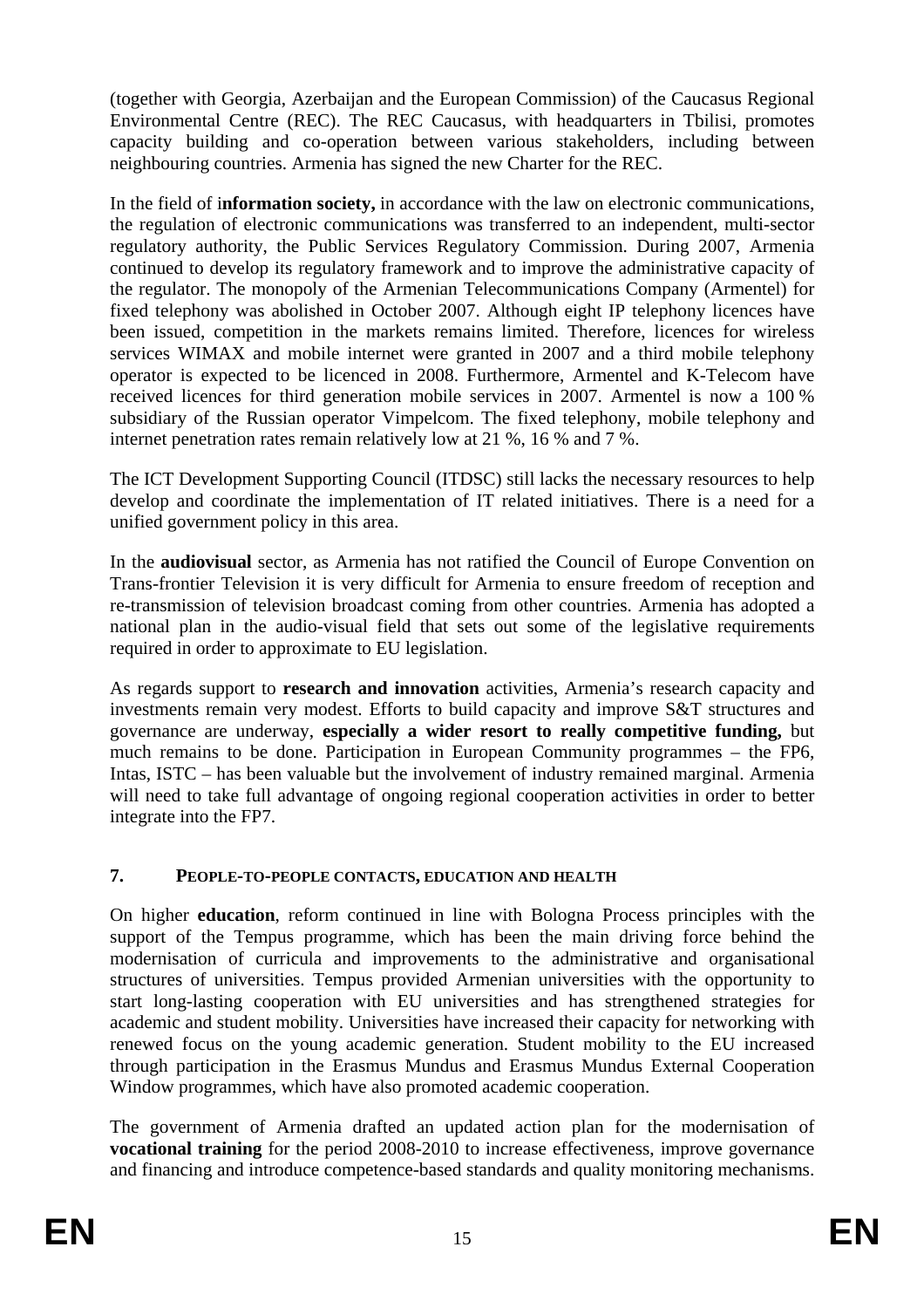EC assistance provided ongoing support to enhance institutional capacity for policy definition and delivery of quality training at local level to meet labour-market demand. Progress is noted also on the design of a national qualifications framework for education as a lever for policy debate on human resource development in the context of wider economic development. However, major challenges remain with regard to the institutionalisation of effective social dialogue, integration of life-long learning and developing relevant training for youth. Priority attention must be given to ensuring the viability of future sector support for vocational education and training, both institutional and financial as well as for quality assurance in general education.

In the area of **youth,** Armenia registered an increase in participation rates in the relevant actions of the Youth in Action programme as compared to 2006. Armenian young people and youth workers were involved, for instance, in a large-scale project on conflict management combining trainings and youth exchanges, which involves other partners from the Southern Caucasus countries as well as from EU Member States.

Armenia acceded to the UNESCO Convention on the Protection and Promotion of **Cultural** Expressions in February 2007 and ratification is ongoing.

Armenia pursued a **health sector reform**, including by improving primary health care. It continued work towards the sustainability of financing of health care inter alia through the development of a health insurance system and the reduction of informal payments. Reform will be sustained to ensure an equitable, affordable and accessible health care for all, including vulnerable groups. In 2007, the country participated in the EU Network of competent authorities in health information and knowledge. It also took part in the TAIEX supported seminar "Health in all policies", jointly organised by the European Commission, the WHO and the European Health Observatory. Continued attention is necessary to combating communicable diseases including tuberculosis.

# **8. FINANCIAL COOPERATION – 2007 KEY FACTS AND FIGURES**

With the entry into force of the European Neighbourhood and Partnership Instrument (ENPI) the strategic, policy-driven character of EC assistance was strengthened and the EC financial allocations generally increased. The introduction of cooperation instruments such as twinning and TAIEX strengthens the EC's ability to provide expert advice and to support technical cooperation in regulatory areas.

Since the adoption of the ENP Action Plan with Armenia, EC assistance has been increasingly geared towards supporting the policy objectives outlined in the Action Plan.  $\epsilon$ 98.4 million were allocated for Armenia under the National Indicative Programme for 2007-2010. The Programme is financing the implementation of three priorities: support for strengthening of democratic structures and good governance (rule of law, reform of the judiciary, public administration reform, including public finance management, human rights, fundamental freedoms and civil society); regulatory reform and administrative capacity building (approximation of legislation and standards, regulatory aspects); and poverty reduction (education, regional development and social services).

The 2007 ENPI Annual Action Programme for Armenia has an allocation of  $\epsilon$ 21 million. EC assistance focuses on strengthening good governance and democratic development, supporting regulatory reforms in areas of the ENP Action Plan and on supporting Armenia's Poverty Reduction Strategy.